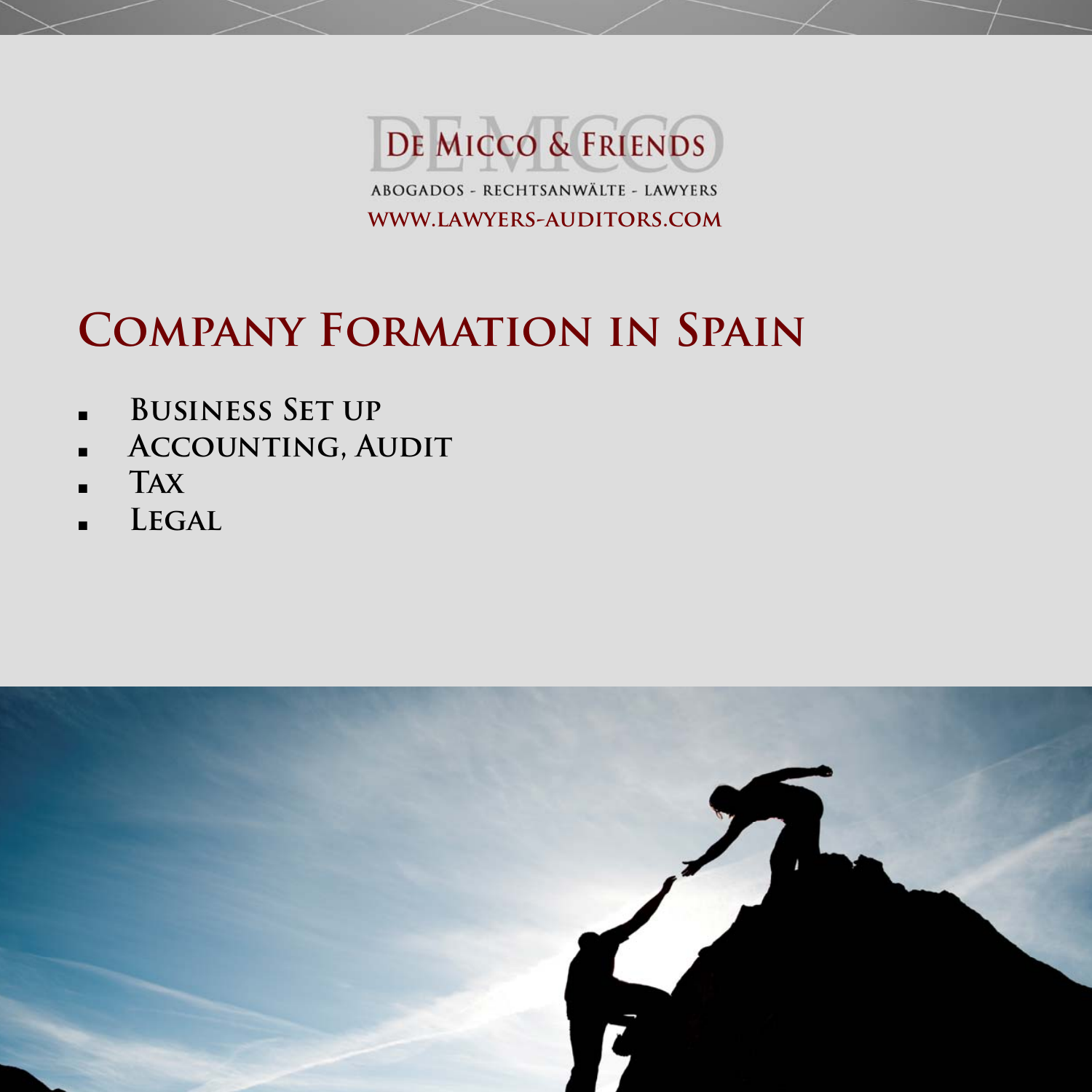# **Company Formation. Business Set Up in Spain**

# **DE MICCO & FRIENDS SPAIN**

De Micco & Friends Lawyers & Auditors are meanwhile represented with their lawyers, tax consultants, finance and real estate experts in all major cities in Spain. The Spanish Group's headquarters are in Palma de Mallorca. As a client of De Micco & Friends, you will receive local and international legal and tax advice from a network of 200 lawyers and tax consultants providing the best quality at very good conditions.

Take a look at our following overview of the process of set up a company in Spain.

### Doing business in Spain?

Discover the advantages of using a single provider for all your business needs in Spain. We're aware that many of our clients face language and cultural issues when setting up their business in Spain. That's why De Micco & Friends is built around filling all your needs in your language. Once you have determined the best way to establish your business, be it a resident company (Autonomo, S.L. or S.A.), a branch, or a non-resident company, we provide all the follow-up services you might need such as

- **Accounting**
- **Payroll**
- International Tax advice
- VAT registration
- **Immigration**
- **Virtual office**
- **Legal Advice**
- **Real Estate Transactions**
- Wealth Structuring for Individuals and Families…

# Services after the foundation of your company

De Micco & Friends Lawyers & Auditors provide all the services you need AFTER your Spanish company is formed. By having corporate/tax lawyers, auditors, accountants, and payroll specialists in the same office, your business needs are covered, and information passes between them without requiring your intervention.

# More than a legal setup

At De Micco & Friends business planning law firm, we not only care for the legal company setup but we also provide entrepreneurs with the strategic guidance they need to build a successful business. Our attorneys work closely with clients and our auditors to review their plans, discuss their goals and evaluate their potential liability. Then, we offer practical legal advice and a full solution tailored to your unique needs.

# In Mallorca and all Spain you will get a full company set up for a flat fee.

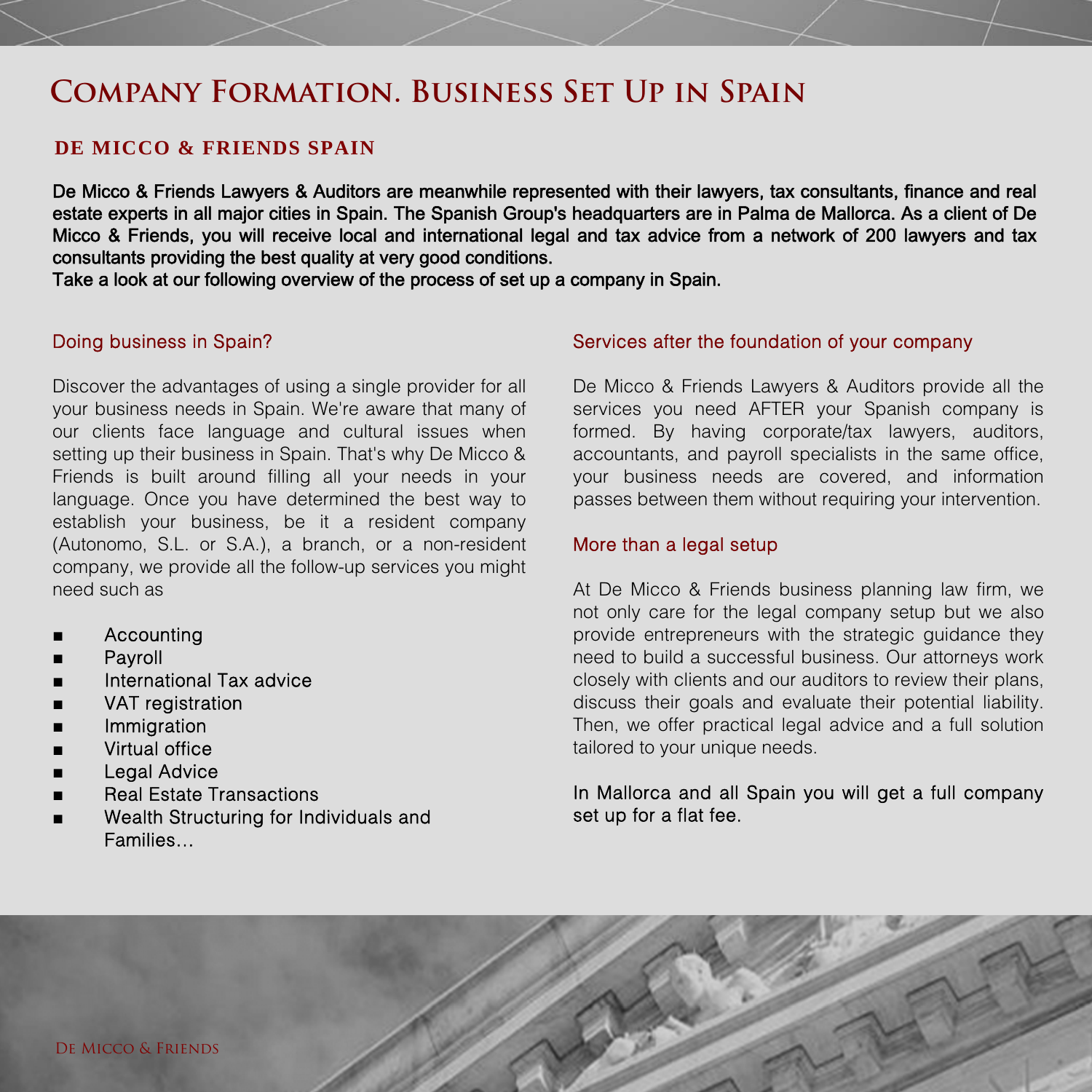# **Company Formation. Business Set Up in Spain**

# Steps for setting up a Spanish company (SA/SL)

Take a look at our following overview of the process of set up a company in Spain which De Micco & Friends provides to you. The procedures may slightly depend on the legal form of the company, but here you can see the basic steps.

1. Certificate of availability of the company name: accredits that the trade name chosen doesn't coincide with any other already in existence.

2. Opening a current account and requesting a certificate confirming that the share capital has been paid into the bank. Enables the minimum share capital to be paid into an account (3.000 EUR for SL's and 60.000 EUR for SA's).

3. Granting powers of attorney (optional). If any partner is unable to sign the deed of incorporation in person before a notary public, may authorize another person to do so on his/her behalf.

4. Executing the deed of incorporation of the company. Official record that the partners (or their representatives) have appeared before a notary public to formalize the incorporation of the company.

5. Census declaration

6. Obtaining the provisional tax identification code (CIF).

7. Registration for the following taxes:

- Value Added Tax (IVA)
- Corporate Income Tax (IS)
- Business Tax (IAE)

8. Payment of Property Transfer Tax and Stamp Duty (ITP and AJD). Currently you don't have to pay these taxes (previously was equivalent to 1% of the share capital) but the official form must be filled in anyway.

9. Registration on the local Companies' Register (Registro) Mercantil Provincial) in the two months following the granting of the deed of incorporation or the company.

10. Obtaining the required licenses, authorizations and administrative registrations. May vary according to the nature of the business.

11. Registering the company with the Social Security System and registering and affiliating the workers with the Social Security System. General Treasury of the Social Security.

12. Communicating the opening of the business premises (Regional Government)

13. Obtaining the definitive Tax Identification Code (CIF) (Inland Revenue Office)

14. Legalization of the company records (Registro Mercantil Provincial)

Foreign Investors / Shareholders

In the event that a company (SA/SL) associate is a foreigner, in addition to these steps they will also have to obtain:

Foreigners' Identity Number (NIE) from a central-government office (Oficina de la Subdelegación del Gobierno) or a Spanish Consulate or Embassy.

Authorization of the investment from the General Directorate for Trade and Investment (Register for Foreign Investments) run by the Ministry of Economy.

The total time period for the incorporation of the business is approximately 30-40 days (apart from any necessary administrative authorizations and registration on the Companies' register).